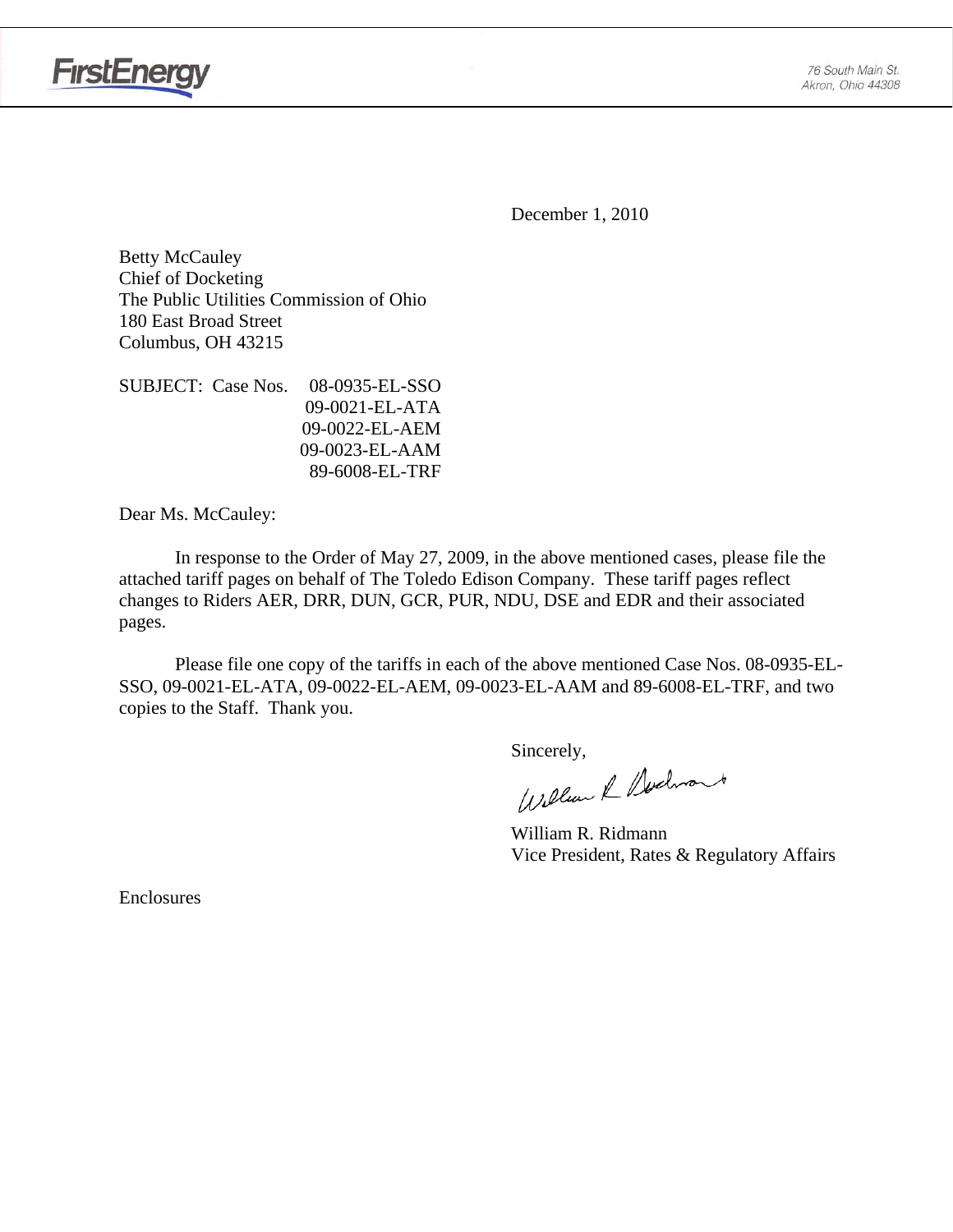#### **TABLE OF CONTENTS**

The following rates, rules and regulations for electric service are applicable throughout the Company's service territory except as noted.

|                                                      | <b>Sheet</b>   | <b>Effective</b><br><b>Date</b> |
|------------------------------------------------------|----------------|---------------------------------|
| <b>TABLE OF CONTENTS</b>                             | 1              | $01 - 01 - 11$                  |
| <b>DEFINITION OF TERRITORY</b>                       | 3              | $01 - 23 - 09$                  |
| <b>ELECTRIC SERVICE REGULATIONS</b>                  | $\overline{4}$ | 12-04-09                        |
| <b>ELECTRIC SERVICE SCHEDULES</b>                    |                |                                 |
| Residential Service (Rate "RS")                      | 10             | 01-23-09                        |
| General Service - Secondary (Rate "GS")              | 20             | 01-23-09                        |
| General Service - Primary (Rate "GP")                | 21             | 01-23-09                        |
| General Service - Subtransmission (Rate "GSU")       | 22             | 01-23-09                        |
| General Service - Transmission (Rate "GT")           | 23             | 01-23-09                        |
| <b>Street Lighting Provisions</b>                    | 30             | $01 - 23 - 09$                  |
| Street Lighting (Rate "STL")                         | 31             | 06-01-09                        |
| Traffic Lighting (Rate "TRF")                        | 32             | 01-23-09                        |
| Private Outdoor Lighting (Rate "POL")                | 33             | 06-01-09                        |
| <b>MISCELLANEOUS CHARGES</b>                         | 75             | 01-23-09                        |
| <b>OTHER SERVICE</b>                                 |                |                                 |
| <b>Partial Service</b>                               | 52             | $01 - 01 - 06$                  |
| Residential Renewable Energy Credit Purchase Program | 60             | 10-01-09                        |
| <b>Cogeneration and Small Power Producer</b>         | 70             | $01 - 01 - 03$                  |
| <b>Interconnection Tariff</b>                        | 76             | $01 - 01 - 09$                  |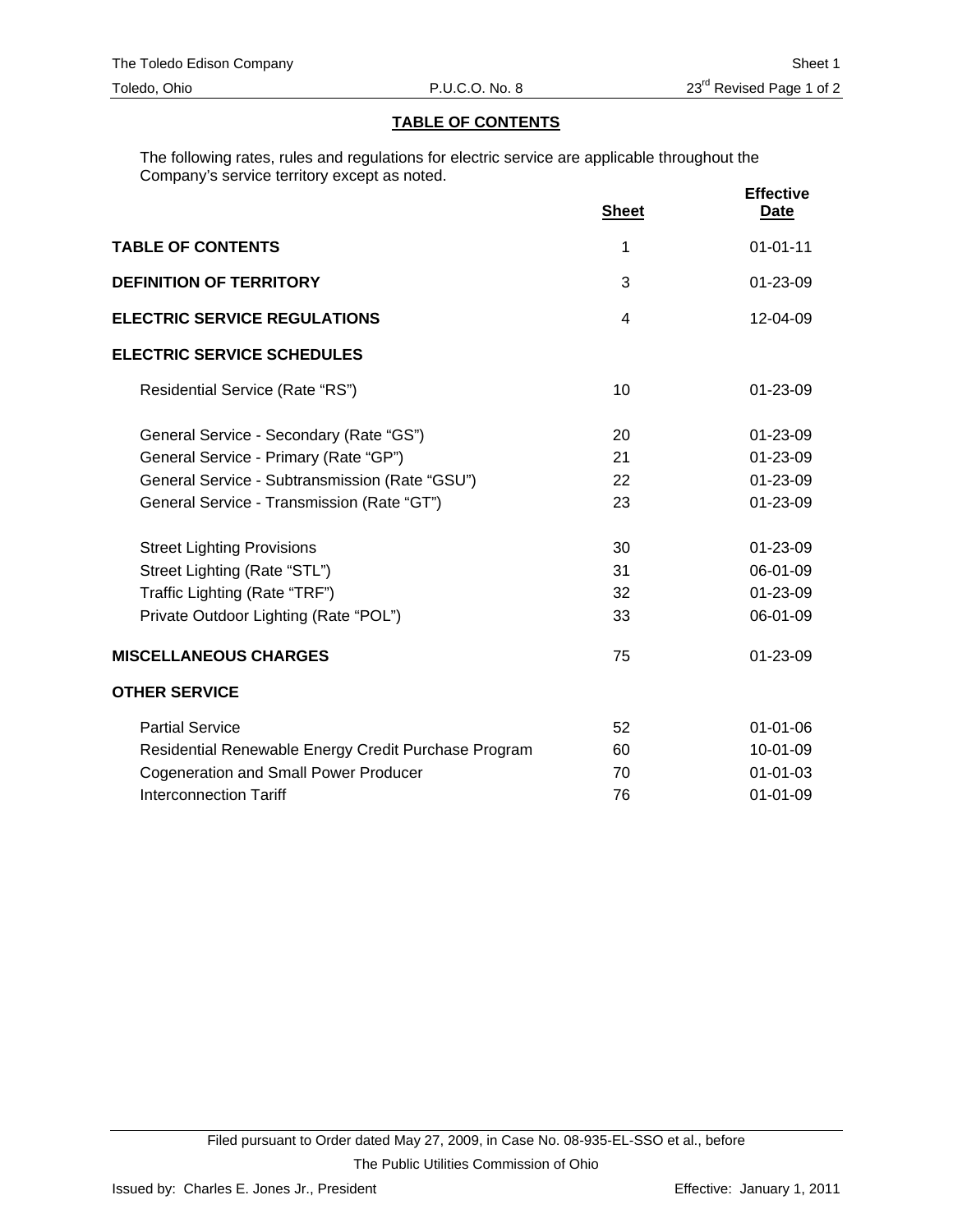# **TABLE OF CONTENTS**

| <b>RIDERS</b>                                          | <b>Sheet</b> | <b>Effective</b><br>Date |
|--------------------------------------------------------|--------------|--------------------------|
| Summary                                                | 80           | 03-17-10                 |
| <b>Residential Distribution Credit</b>                 | 81           | $05 - 21 - 10$           |
| <b>Transmission and Ancillary Services</b>             | 83           | 09-10-10                 |
| <b>Alternative Energy Resource</b>                     | 84           | $01 - 01 - 11$           |
| <b>School Distribution Credit</b>                      | 85           | 06-01-09                 |
| <b>Business Distribution Credit</b>                    | 86           | $01 - 23 - 09$           |
| <b>Hospital Net Energy Metering</b>                    | 87           | 10-27-09                 |
| Economic Development (4a)                              | 88           | 01-23-09                 |
| <b>Universal Service</b>                               | 90           | 12-21-09                 |
| <b>Temporary Energy Efficiency</b>                     | 91           | $01 - 01 - 06$           |
| State kWh Tax                                          | 92           | 01-23-09                 |
| Net Energy Metering                                    | 93           | 10-27-09                 |
| Delta Revenue Recovery                                 | 96           | $01 - 01 - 11$           |
| Demand Side Management                                 | 97           | 07-01-10                 |
| Reasonable Arrangement                                 | 98           | 06-01-09                 |
| <b>Distribution Uncollectible</b>                      | 99           | $01 - 01 - 11$           |
| <b>Deferred Transmission Cost Recovery</b>             | 100          | 09-17-10                 |
| Economic Load Response Program                         | 101          | 06-01-09                 |
| Optional Load Response Program                         | 102          | 06-01-09                 |
| <b>Generation Cost Reconciliation</b>                  | 103          | $01 - 01 - 11$           |
| <b>Green Resource</b>                                  | 104          | 06-01-09                 |
| Fuel                                                   | 105          | 12-14-09                 |
| Advanced Metering Infrastructure / Modern Grid         | 106          | 01-23-09                 |
| Line Extension Cost Recovery                           | 107          | 06-01-09                 |
| <b>Delivery Service Improvement</b>                    | 108          | 04-01-09                 |
| <b>PIPP Uncollectible</b>                              | 109          | $01 - 01 - 11$           |
| Non-Distribution Uncollectible                         | 110          | $01 - 01 - 11$           |
| <b>Experimental Real Time Pricing</b>                  | 111          | 06-01-10                 |
| <b>Experimental Critical Peak Pricing</b>              | 113          | 06-01-10                 |
| <b>Generation Service</b>                              | 114          | 06-01-10                 |
| Demand Side Management and Energy Efficiency           | 115          | $01 - 01 - 11$           |
| <b>Economic Development</b>                            | 116          | $01 - 01 - 11$           |
| <b>Deferred Generation Cost Recovery</b>               | 117          | 06-01-09                 |
| Deferred Fuel Cost Recovery                            | 118          | $01 - 01 - 11$           |
| <b>Residential Deferred Distribution Cost Recovery</b> | 120          | 09-01-10                 |
| Non-Residential Deferred Distribution Cost Recovery    | 121          | 09-01-10                 |
| <b>Residential Generation Credit</b>                   | 123          | 05-21-10                 |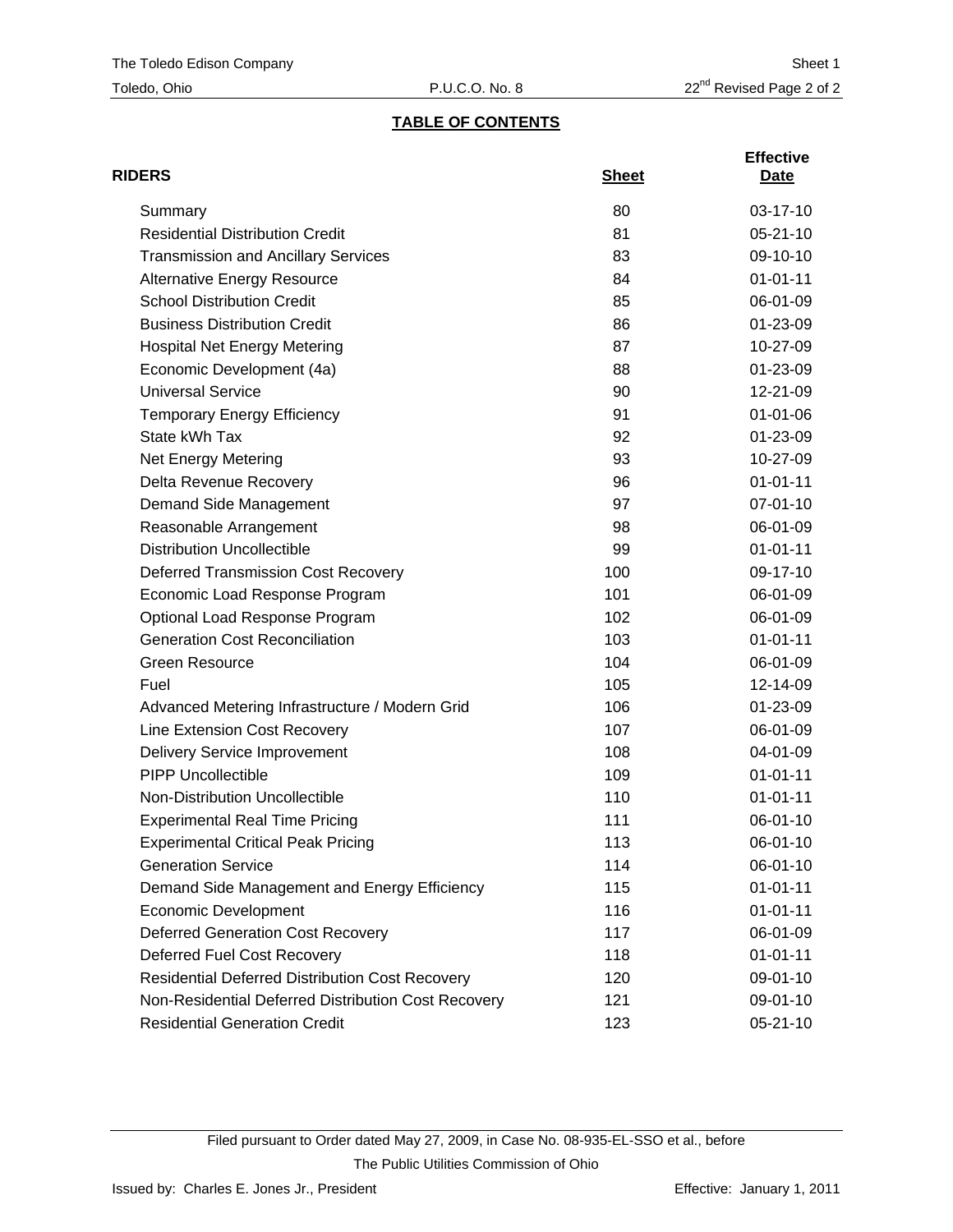#### **RIDER AER Alternative Energy Resource Rider**

# **APPLICABILITY:**

Applicable to any customer that takes electric service under the Company's rate schedules. The Alternative Energy Resource Rider (AER) is not applied to customers during the period the customer takes electric generation service from a certified supplier. The following charges will apply, by rate schedule, effective for service rendered beginning January 1, 2011, for all kWhs per kWh:

# **RATE:**

| <b>RS</b>  | 0.4162¢ |
|------------|---------|
| GS         | 0.4162c |
| <b>GP</b>  | 0.4018c |
| GSU        | 0.3905c |
| <b>GT</b>  | 0.3901¢ |
| <b>STL</b> | 0.4162¢ |
| <b>TRF</b> | 0.4162¢ |
| POL        | 0.4162c |

# **PROVISIONS:**

The charges set forth in this Rider recover costs incurred by the Company associated with securing compliance with the alternative energy resource requirements in Section 4928.64, Revised Code. The costs initially deferred by the Company and subsequently fully recovered through this Rider will be all costs associated with securing compliance with the alternative energy resource requirements including, but not limited to, all Renewable Energy Credits costs, any reasonable costs of administering the request for proposal, and applicable carrying costs.

# **RIDER UPDATES:**

The charges contained in this Rider shall be updated and reconciled on a quarterly basis. No later than December 1st, March 1st, June 1st and September 1st of each year, the Company shall file with the PUCO a request for approval of the rider charges which, unless otherwise ordered by the PUCO, shall become effective on a service rendered basis on January 1st, April 1st, July 1st and October 1st of each year, beginning October 1, 2009.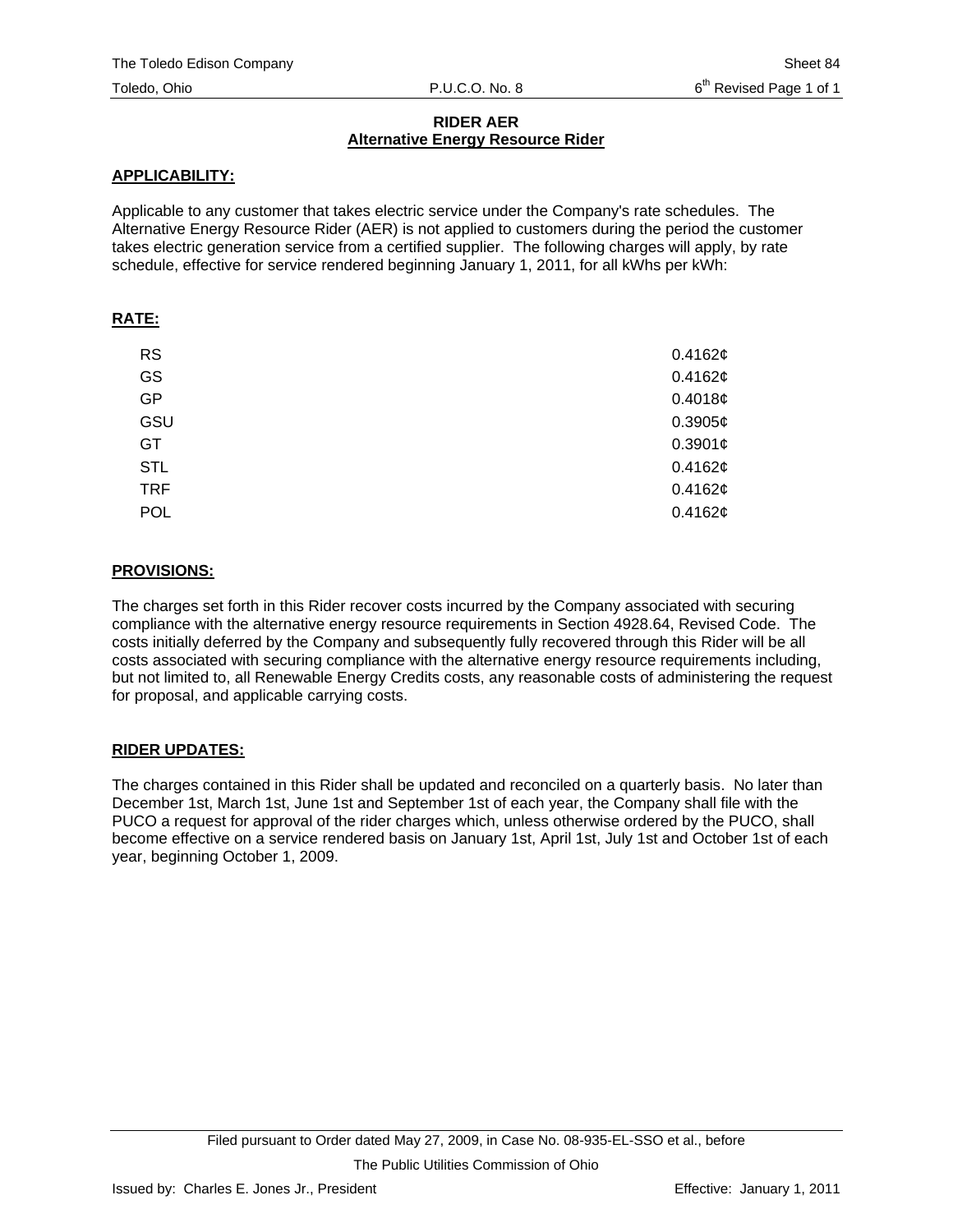#### **RIDER DRR Delta Revenue Recovery Rider**

#### **APPLICABILITY:**

Applicable to any customer receiving electric service under the Company's rate schedules or reasonable arrangement (special contract) approved by the Public Utilities Commission of Ohio. The Delta Revenue Recovery Rider (DRR) charge will apply, for all rate schedules, effective for service rendered beginning January 1, 2011, for all kWhs per kWh. This Rider is not avoidable for customers who take electric generation service from a certified supplier.

# **PURPOSE:**

The DRR charge recovers the difference in revenue ("delta revenue") between the application of rates in the otherwise applicable rate schedule and the result of any economic development schedule, energy efficiency schedule, reasonable arrangement, or governmental special contract approved by the Public Utilities Commission of Ohio on or after January 1, 2009.

# **RATE:**

DRR charge 0.0000¢

# **RIDER UPDATES:**

The charges contained in this Rider shall be updated and reconciled on a quarterly basis. No later than December 1st, March 1st, June 1st and September 1st of each year, the Company shall file with the PUCO a request for approval of the rider charges which, unless otherwise ordered by the PUCO, shall become effective on a service rendered basis on January 1st, April 1st, July 1st and October 1st of each year, beginning October 1, 2009.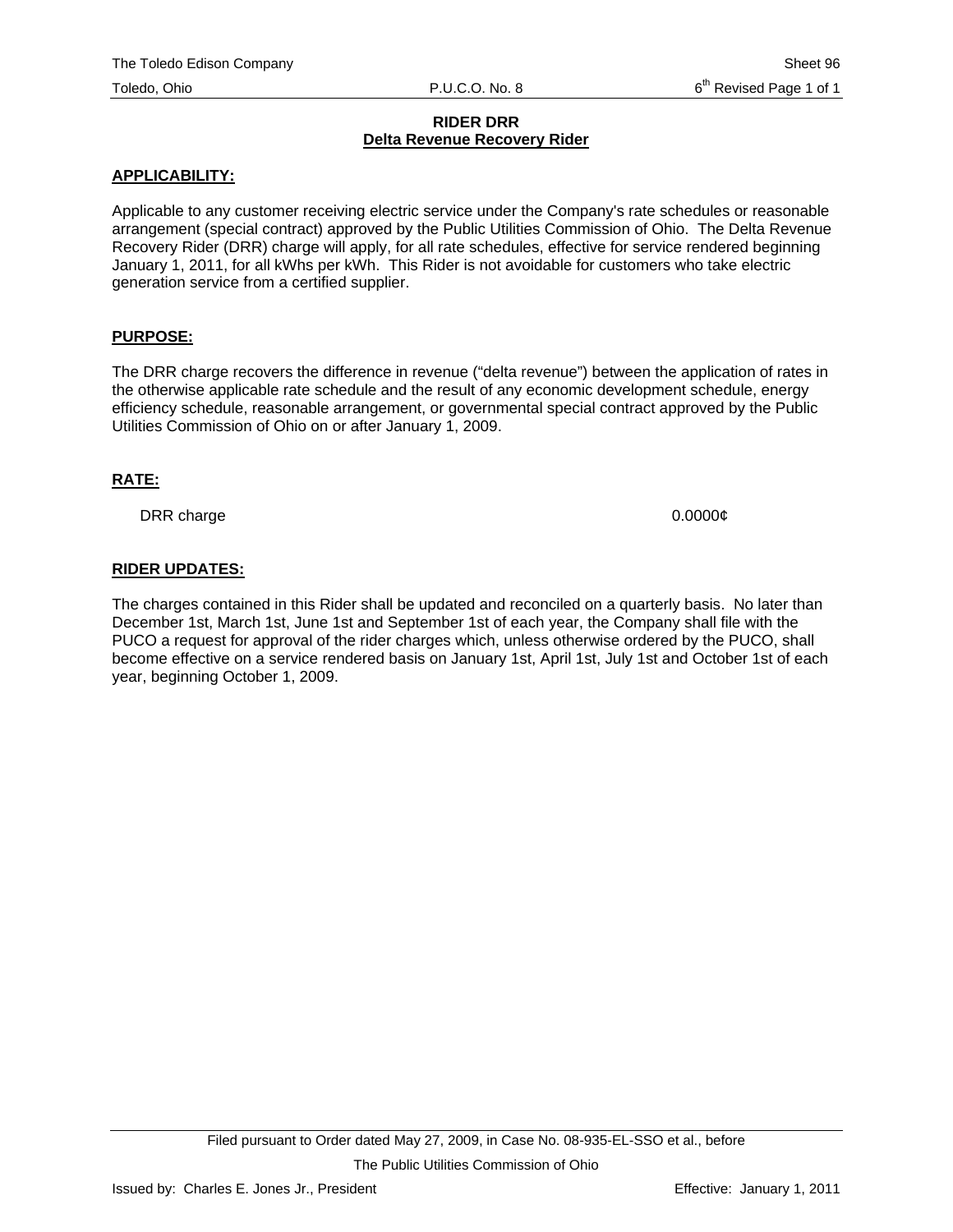#### **RIDER DUN Distribution Uncollectible Rider**

#### **APPLICABILITY:**

Applicable to any customer who receives electric service under the Company's rate schedules. The Distribution Uncollectible Rider (DUN) charge will apply, for all rate schedules, effective for service rendered beginning January 1, 2011, for all kWhs per kWh. This Rider is not avoidable for customers during the period the customer takes electric generation service from a certified supplier.

#### **RATE:**

DUN charge 0.0000¢

#### **RIDER UPDATES:**

The charges contained in this Rider shall be updated and reconciled on a quarterly basis. No later than December 1st, March 1st, June 1st and September 1st of each year, the Company shall file with the PUCO a request for approval of the rider charges which, unless otherwise ordered by the PUCO, shall become effective on a service rendered basis on January 1st, April 1st, July 1st and October 1st of each year.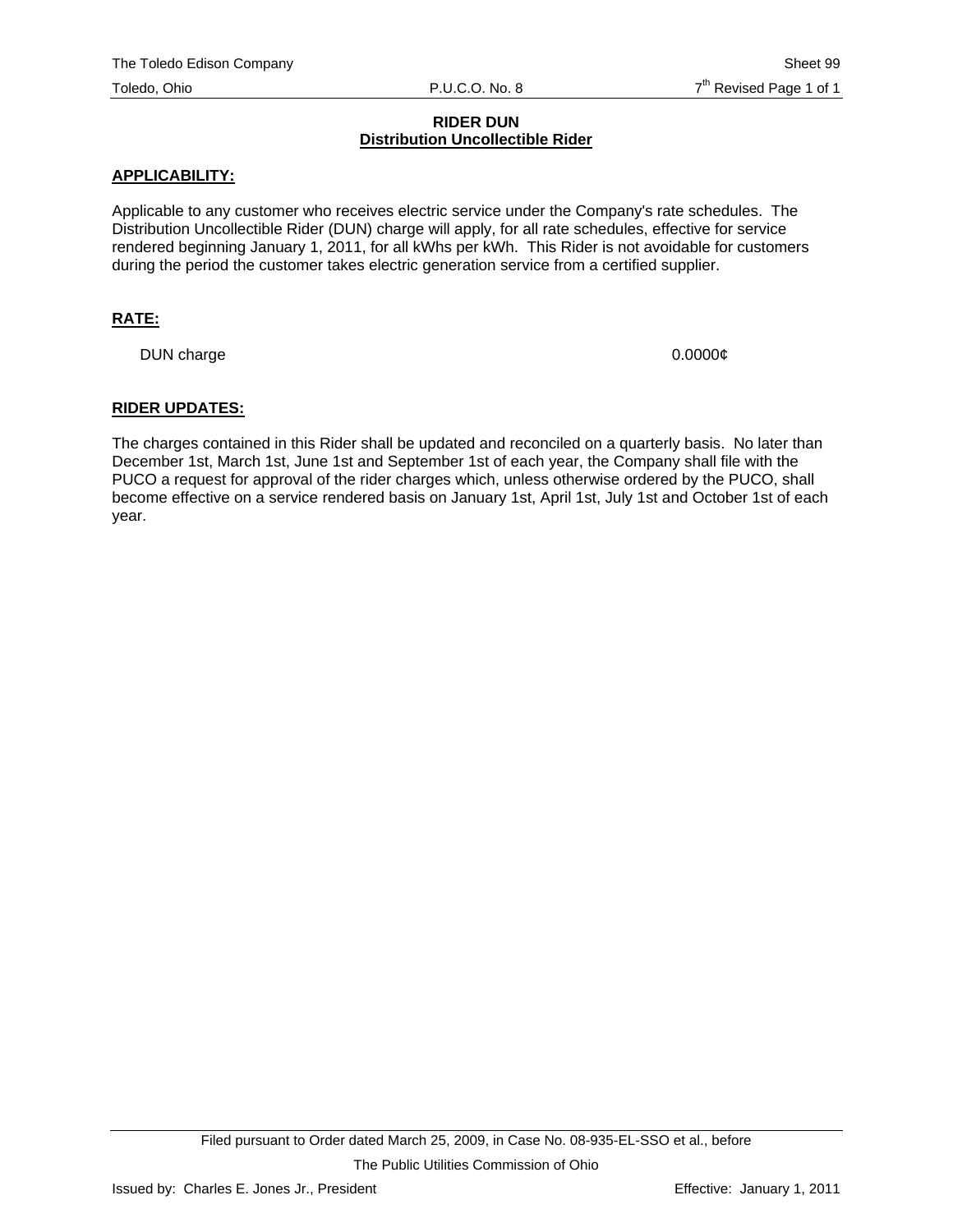#### **RIDER GCR Generation Cost Reconciliation Rider**

### **APPLICABILITY:**

Applicable to any customer who receives electric service under the Company's rate schedules. The Generation Cost Reconciliation Rider (GCR) charge / (credit) will apply, for all rate schedules, effective for service rendered beginning January 1, 2011, for all kWhs per kWh. This Rider is not avoidable for customers who take electric generation service from a certified supplier.

# **RATE:**

GCR charge / (credit)  $(0.0956)\varphi$ 

The GCR charge / (credit) shall be calculated as follows:

GCR = 
$$
\{[(B_P - GCR_{REV} - GEN_{REV} + E_S + E_{CBP}) + 1]/S\} \times 1/(1 - CAT)
$$

Where:

The calculation period is the three-month period ended two months prior to the effective dates of the updated rider (i.e. three months ended October 31, January 31, April 30, and July 31).

| $B_{P}$                       | $=$ | The actual reconciliation balance, including applicable interest, at the end of the<br>previous calculation period.                                  |
|-------------------------------|-----|------------------------------------------------------------------------------------------------------------------------------------------------------|
| $GCR_{RFV}$ =                 |     | The actual revenue associated with Rider GCR, as billed for the calculation<br>period, excluding applicable Commercial Activity Tax.                 |
| $\mathsf{GEN}_{\mathsf{RFV}}$ | $=$ | The actual revenue associated with Riders GEN, RTP and CPP as billed for the<br>calculation period, excluding applicable Commercial Activity Tax.    |
| $E_{\rm S}$                   | $=$ | The actual cost of supplying generation service to SSO customers and<br>customers taking service under special contracts for the calculation period. |
| $E_{CBP}$                     | $=$ | The competitive bidding process expenses.                                                                                                            |
| $\mathbf{I}$                  | $=$ | The applicable interest for the calculation period at a monthly rate of 0.7066%.                                                                     |
| S                             | $=$ | The projected kWh sales for the period during which Rider GCR will be applied.                                                                       |
| <b>CAT</b>                    | $=$ | The Commercial Activity Tax rate as established in Section 5751.03 of the Ohio<br>Revised Code.                                                      |

# **RIDER UPDATES:**

The charges / credits contained in this Rider shall be updated and reconciled on a quarterly basis. No later than December 1st, March 1st, June 1st and September 1st of each year, the Company will file with the PUCO a request for approval of the rider charges / credits which, unless otherwise ordered by the PUCO, shall become effective on a service rendered basis on January 1st, April 1st, July 1st and October 1st of each year, beginning October 1, 2009.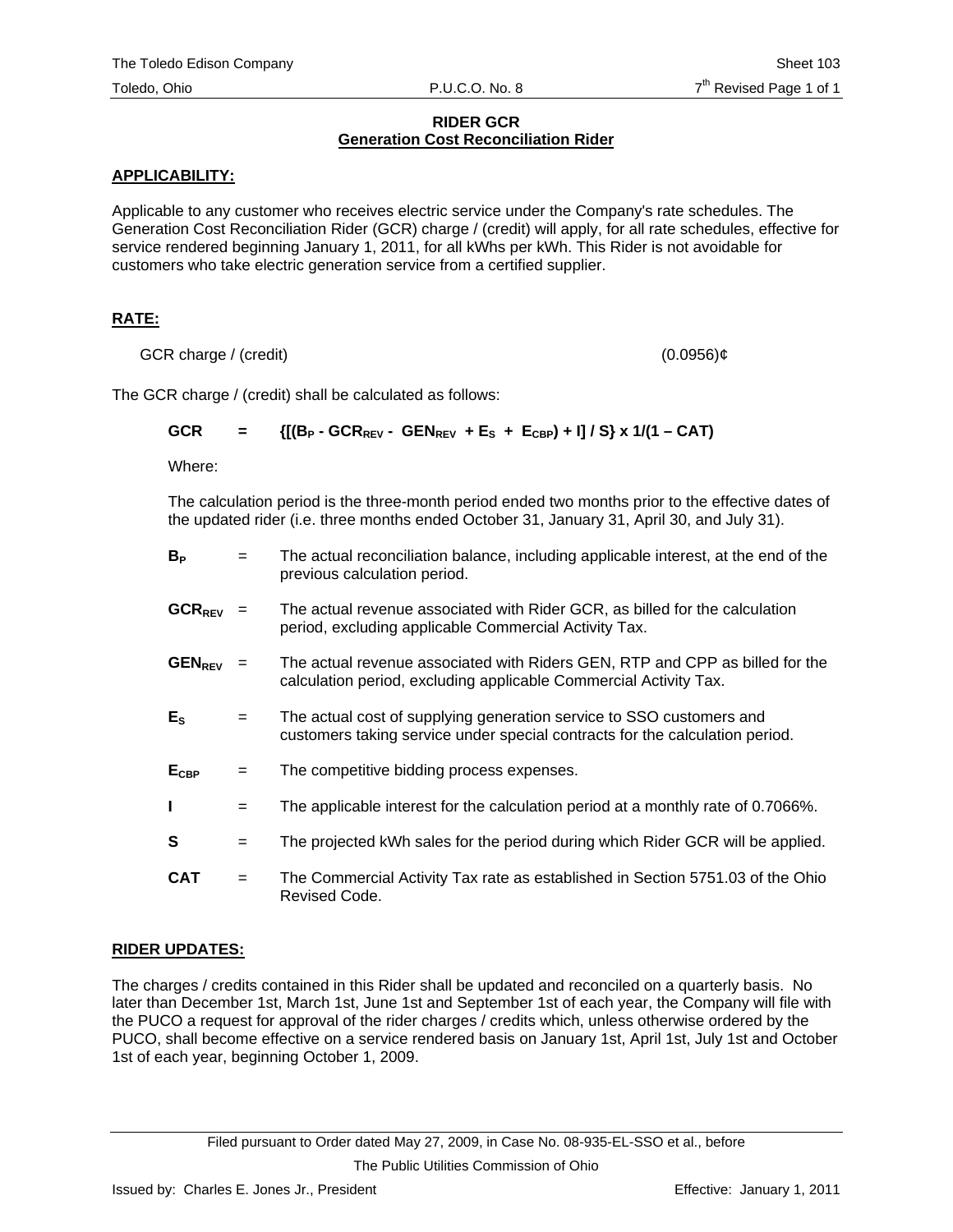#### **RIDER PUR PIPP Uncollectible Rider**

# **APPLICABILITY:**

Applicable to any customer who receives electric service under the Company's rate schedules. The PIPP Uncollectible Rider (PUR) charge will apply, for all rate schedules, effective for service rendered beginning January 1, 2011, for all kWhs per kWh. This Rider is not avoidable for customers during the period the customer takes electric generation service from a certified supplier. This Rider recovers uncollectible expense associated with PIPP customers to the extent such expense is incurred by the Company and is not recovered elsewhere.

# **RATE:**

PUR charge  $0.0031¢$ 

# **RIDER UPDATES:**

The charges contained in this Rider shall be updated and reconciled on a quarterly basis. No later than December 1st, March 1st, June 1st and September 1st of each year, the Company shall file with the PUCO a request for approval of the rider charges which, unless otherwise ordered by the PUCO, shall become effective on a service rendered basis on January 1st, April 1st, July 1st and October 1st of each year.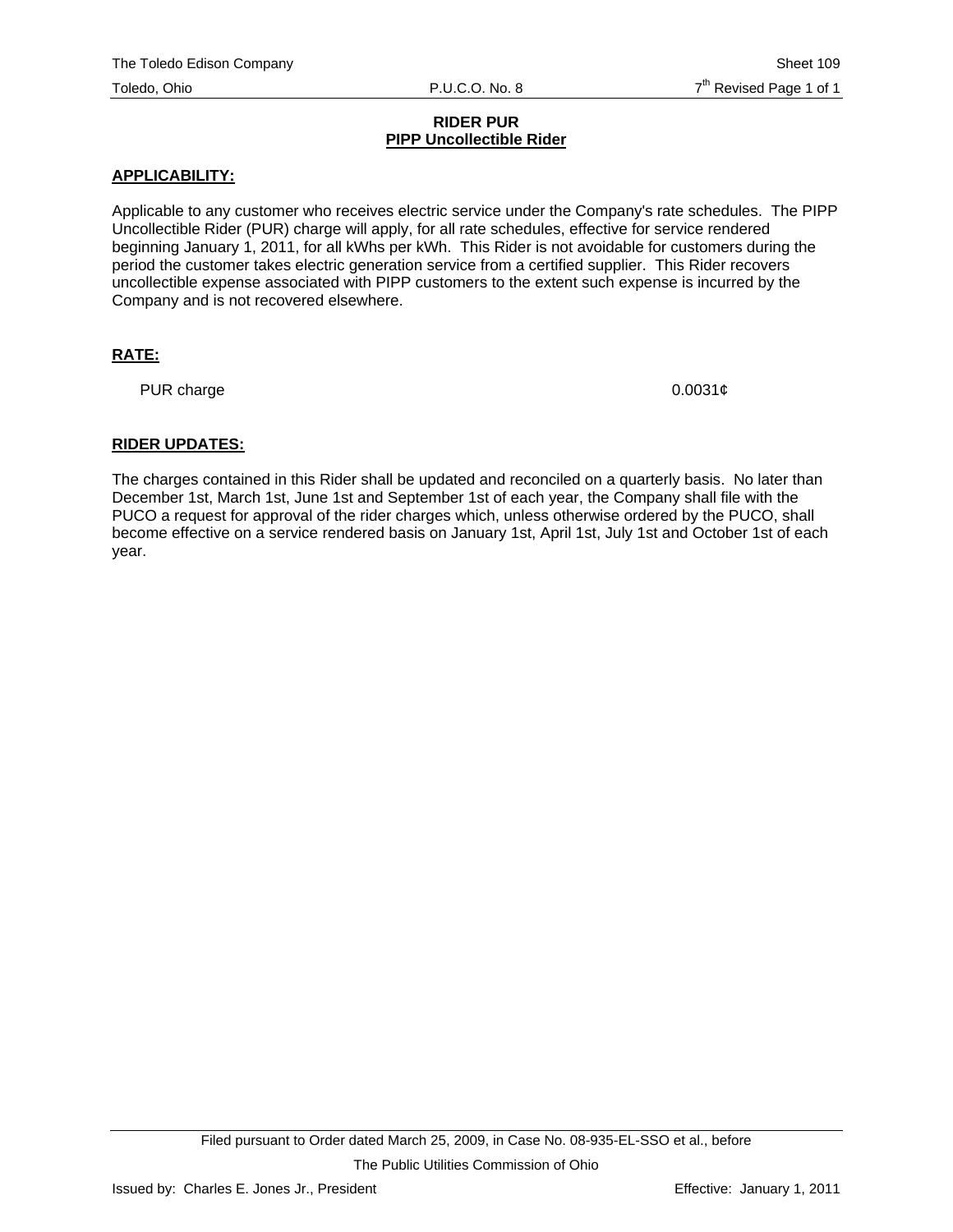#### **RIDER NDU Non-Distribution Uncollectible Rider**

#### **APPLICABILITY:**

Applicable to any customer who receives electric service under the Company's rate schedules. The Non-Distribution Uncollectible Rider (NDU) charge / (credit) will apply, for all rate schedules, effective for service rendered beginning January 1, 2011, for all kWhs per kWh. This Rider is not applied to customers during the period the customer takes electric generation service from a certified supplier.

#### **RATE:**

NDU charge / (credit)  $0.0271¢$ 

#### **RIDER UPDATES:**

The charges / credits contained in this Rider shall be updated and reconciled on a quarterly basis. No later than December 1st, March 1st, June 1st and September 1st of each year, the Company shall file with the PUCO a request for approval of the rider charges / credits which, unless otherwise ordered by the PUCO, shall become effective on a service rendered basis on January 1st, April 1st, July 1st and October 1st of each year.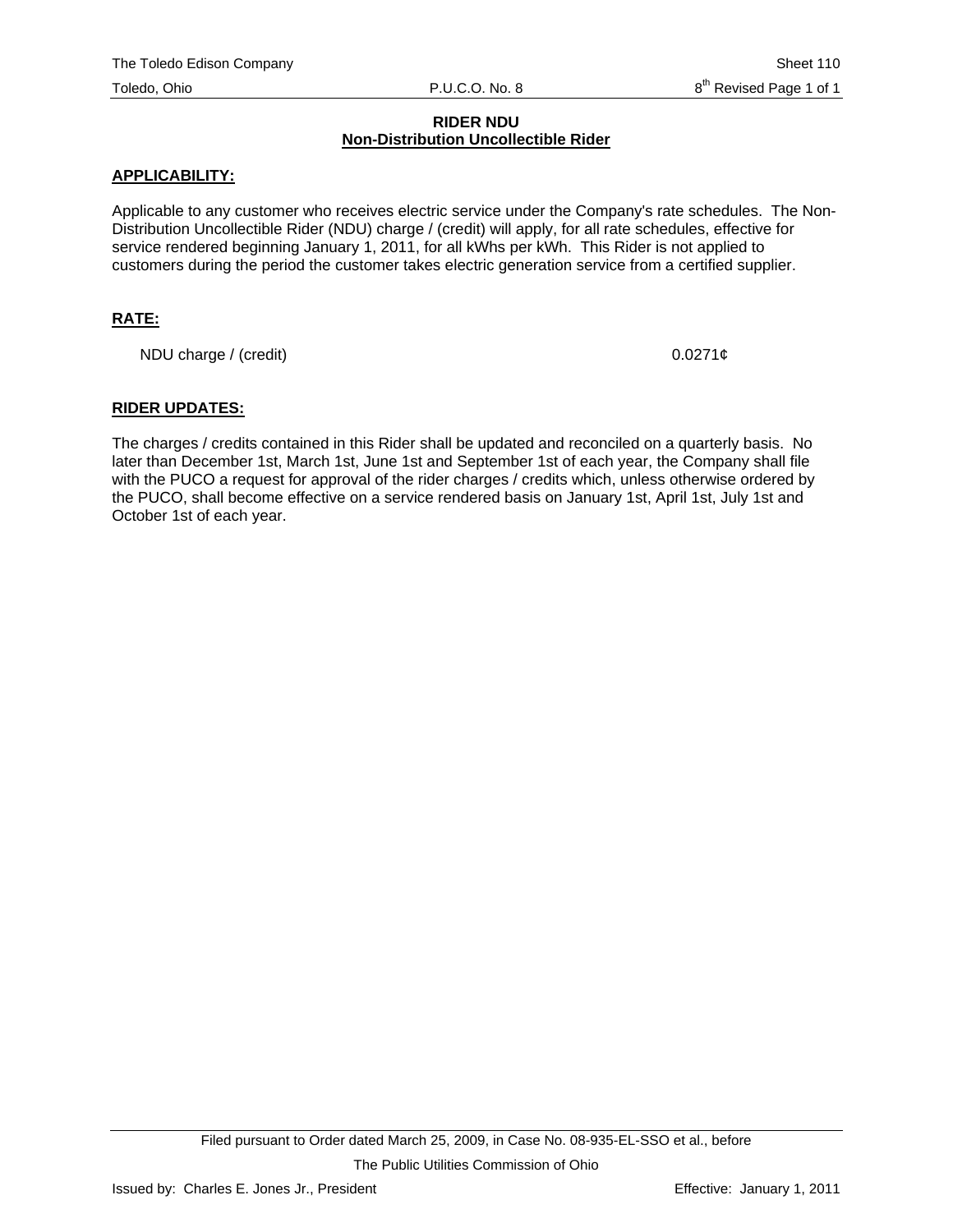#### **RIDER DSE**

# **Demand Side Management and Energy Efficiency Rider**

The Company reserves the right to revise such schedule consistent with the Commission's final rules, which may include modification or deletion of all or portions of this schedule.

#### **APPLICABILITY:**

Applicable to any customer that takes electric service under the Company's rate schedules. The following charges will apply, by rate schedule, effective for service rendered beginning January 1, 2011, for all kWhs per kWh:

| <b>RATE:</b> | DSE <sub>1</sub> | DSE <sub>2</sub> |
|--------------|------------------|------------------|
| <b>RS</b>    | $0.0260$ ¢       | 0.0000C          |
| GS           | $0.0260$ ¢       | $0.0000$ ¢       |
| <b>GP</b>    | $0.0260$ ¢       | $0.0000$ ¢       |
| GSU          | $0.0260$ ¢       | $0.0000$ ¢       |
| GT           | $0.0260$ ¢       | 0.0000C          |
| <b>STL</b>   | $0.0260$ ¢       | $0.0000$ ¢       |
| <b>TRF</b>   | $0.0260$ ¢       | $0.0000$ ¢       |
| <b>POL</b>   | $0.0260$ ¢       | $0.0000$ ¢       |

#### **PROVISIONS:**

- 1. The DSE1 charges set forth in this Rider recover costs incurred by the Company associated with customers taking service under the Economic Load Response Rider (ELR) and Optional Load Response Rider (OLR).
- 2. The DSE2 charges set forth in this Rider recover costs incurred by the Company associated with the programs that may be implemented by the Company to secure compliance with the, energy efficiency and peak demand reduction requirements in Section 4928.66, Revised Code through demandresponse programs, energy efficiency programs, peak demand reduction programs, and self-directed demand-response, energy efficiency or other customer-sited programs. The costs initially deferred by the Company and subsequently fully recovered through this Rider will be all program costs, including but not limited to any customer incentives or rebates paid, applicable carrying costs, all reasonable administrative costs to conduct such programs, and lost distribution revenues resulting from the implementation of such programs.

#### **RIDER UPDATES:**

1. The DSE1 charges set forth in this Rider shall be updated semi-annually. No later than December 1st and June 1st of each year, the Company shall file with the PUCO a request for approval of the these charges which, unless otherwise ordered by the PUCO, shall become effective on a service rendered basis on January 1st and July 1st of each year, beginning with the January 1, 2010 effective date.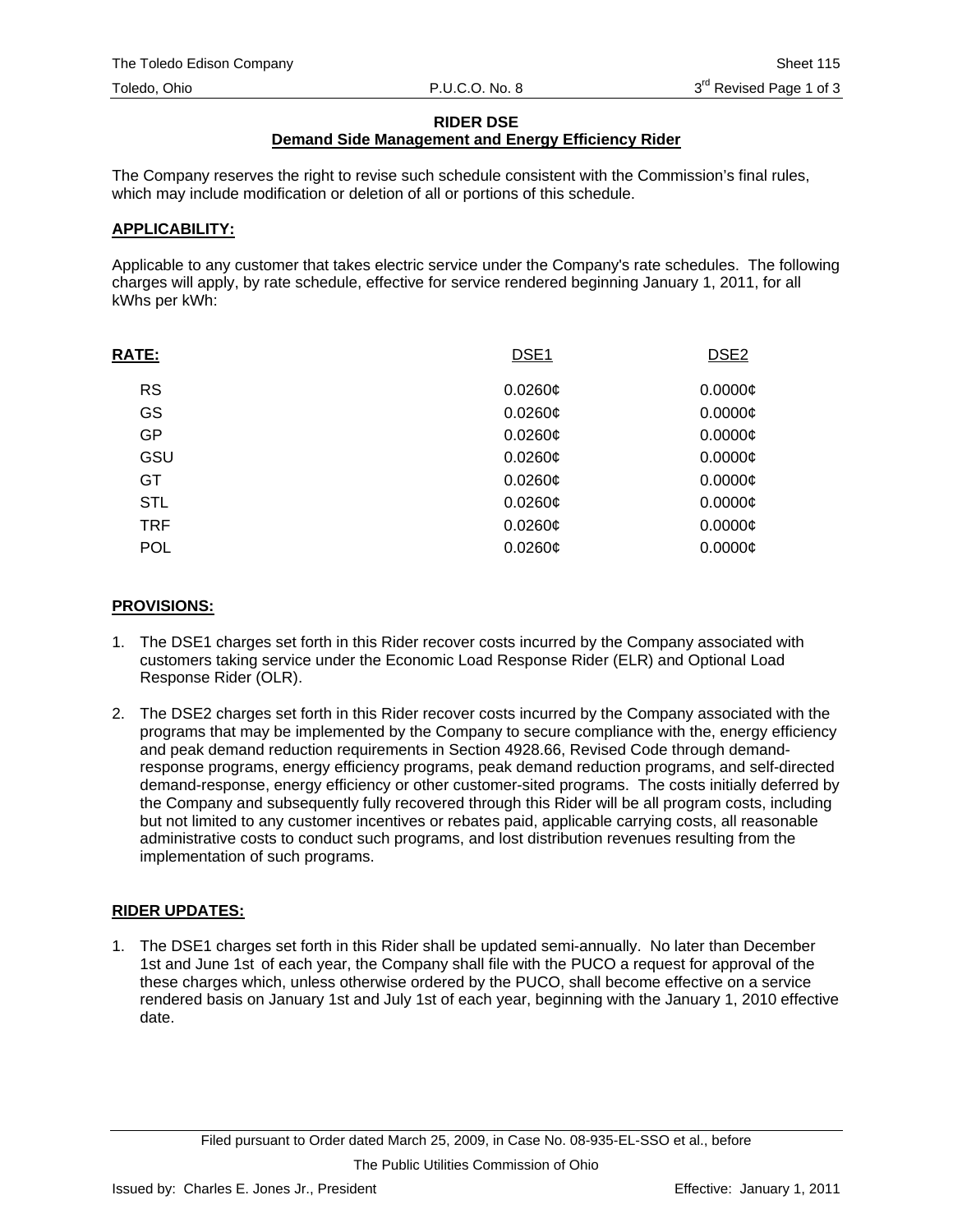#### **RIDER EDR Economic Development Rider**

# **c. Non Residential Credit Provision**

# **APPLICABILITY:**

Applicable to any customer taking service under the Company's rate schedules. This Non-Residential Credit Provision is not applied during the period a customer takes electric generation service from a certified supplier.

# **RATE:**

The following credits will apply, by rate schedule, effective for service rendered beginning June 1, 2009, for all kWhs, per kWh:

| GT         | $(0.1788)$ ¢ |
|------------|--------------|
| STL        | $(3.9000)$ ¢ |
| <b>TRF</b> | $(2.4000)$ ¢ |
| <b>POL</b> | $(0.1495)$ ¢ |

# **d. General Service - Transmission (Rate GT) Provision**

# **APPLICABILITY:**

Applicable to any customer taking service under the Company's General Service – Transmission (Rate GT). This provision is not avoidable for customers who take electric generation service from a certified supplier.

# **RATE:**

The following charge will apply, effective for service rendered beginning June 1, 2009:

GT (per kVA of billing demand)  $$8.000$ 

The following credit will apply, effective for service rendered beginning January 1, 2011:

GT (all kWhs, per kWh)  $(2.0384)\mathcal{C}$ 

# **ADDITIONAL PROVISION:**

The charges provided for by Section (d) of this Rider shall be applied to the greater of (i) the measured monthly on-peak demand, or (ii) 25% of the measured monthly off-peak demand. Monthly on-peak demand is defined as the highest thirty (30) minute integrated kVA between the hours of 6:00 a.m. to 10:00 p.m. EST, Monday through Friday, excluding holidays. Holidays are defined as New Year's Day, Memorial Day, Independence Day, Labor Day, Thanksgiving Day, and Christmas Day. Monthly off-peak demand is defined as the highest thirty (30) minute integrated kVA for all other hours.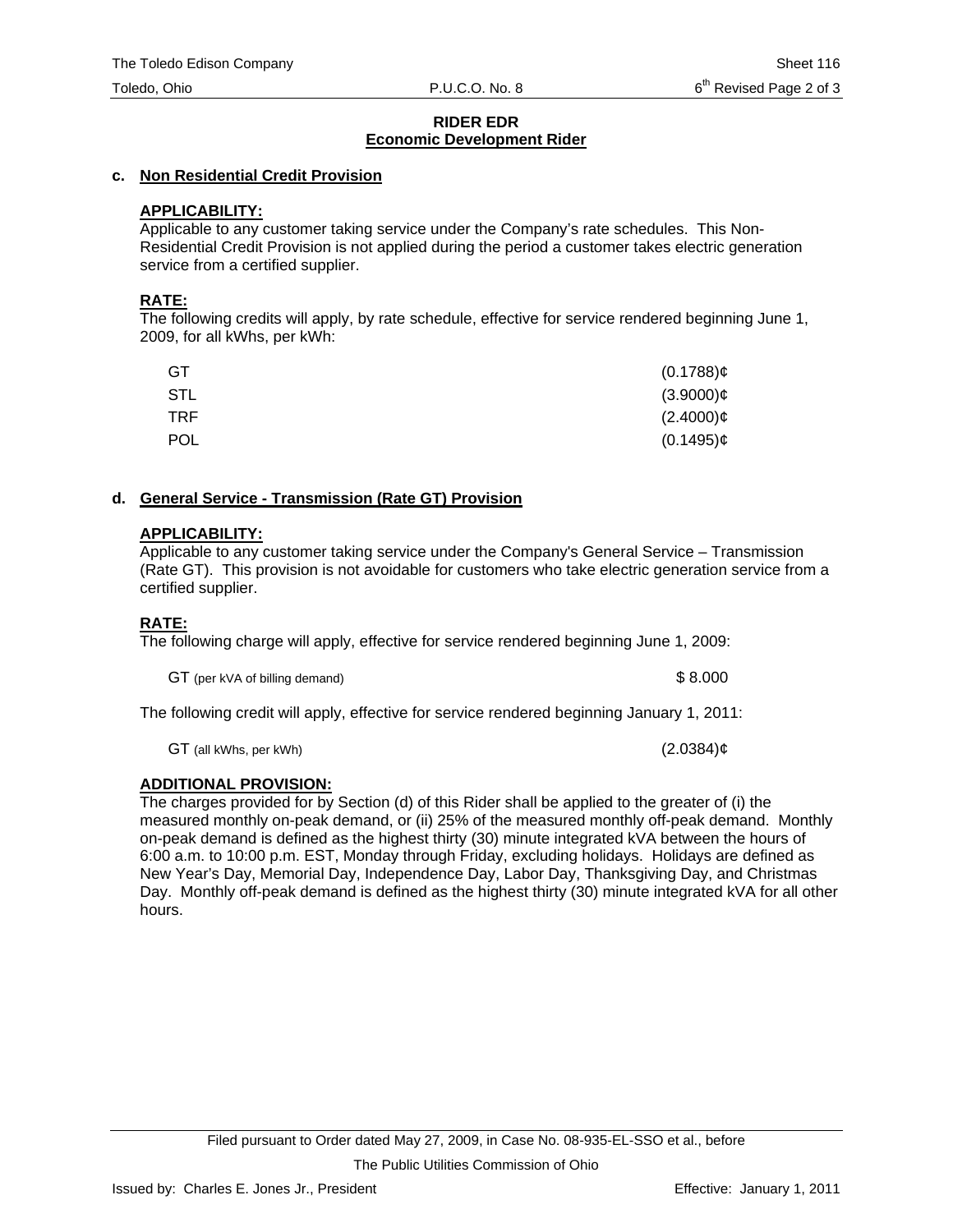#### **RIDER EDR Economic Development Rider**

#### **e. Standard Charge Provision**

#### **APPLICABILITY:**

Applicable to any customer that takes electric service under the Company's rate schedules. This Standard Charge Provision is not avoidable for customers who take electric generation service from a certified supplier.

#### **PURPOSE:**

The charges provided for by Section (e) of this Rider recover the difference in revenues resulting from the application of rates in the otherwise applicable rate schedule, and the application of credits in sections (a), (b), (c), and (f), of this Rider and certain other generation credits as approved by the Commission.

#### **RATE:**

The following charges will apply, by rate schedule for all kWhs per kWh:

| GS | 0.4183c |
|----|---------|
| GP | 0.4183¢ |

#### **f. School Credit Provision**

#### **APPLICABILITY:**

Applicable to any public school district building that either: 1) was served under the Company's Energy for Education II program on December 31, 2008, or 2) is a new public school district building in a school district served under the Company's Energy for Education II program on December 31, 2008 of which fifty-percent (50%) or more of the total square footage of such building is used for classroom-related purposes including any such building that is a mobile unit or temporary structure. This School Credit Provision is not applied to customers during the period the customer takes electric generation service from a certified supplier.

#### **RATE:**

All applicable charges specified in Company's Generation Service Rider (GEN) for General Service - Secondary ("Rate GS"), General Service Primary ("GP"), or General Service - Subtransmission ("GSU") rates, shall be reduced by 8.693 percent.

#### **RIDER UPDATES:**

The charges contained in this Rider shall be updated and reconciled on a quarterly basis. No later than December 1st, March 1st, June 1st and September 1st of each year, the Company will file with the PUCO a request for approval of the Rider charges which, unless otherwise ordered by the PUCO, shall become effective on a service rendered basis on January 1st, April 1st, July 1st and October 1st of each year, beginning with October 1, 2009.